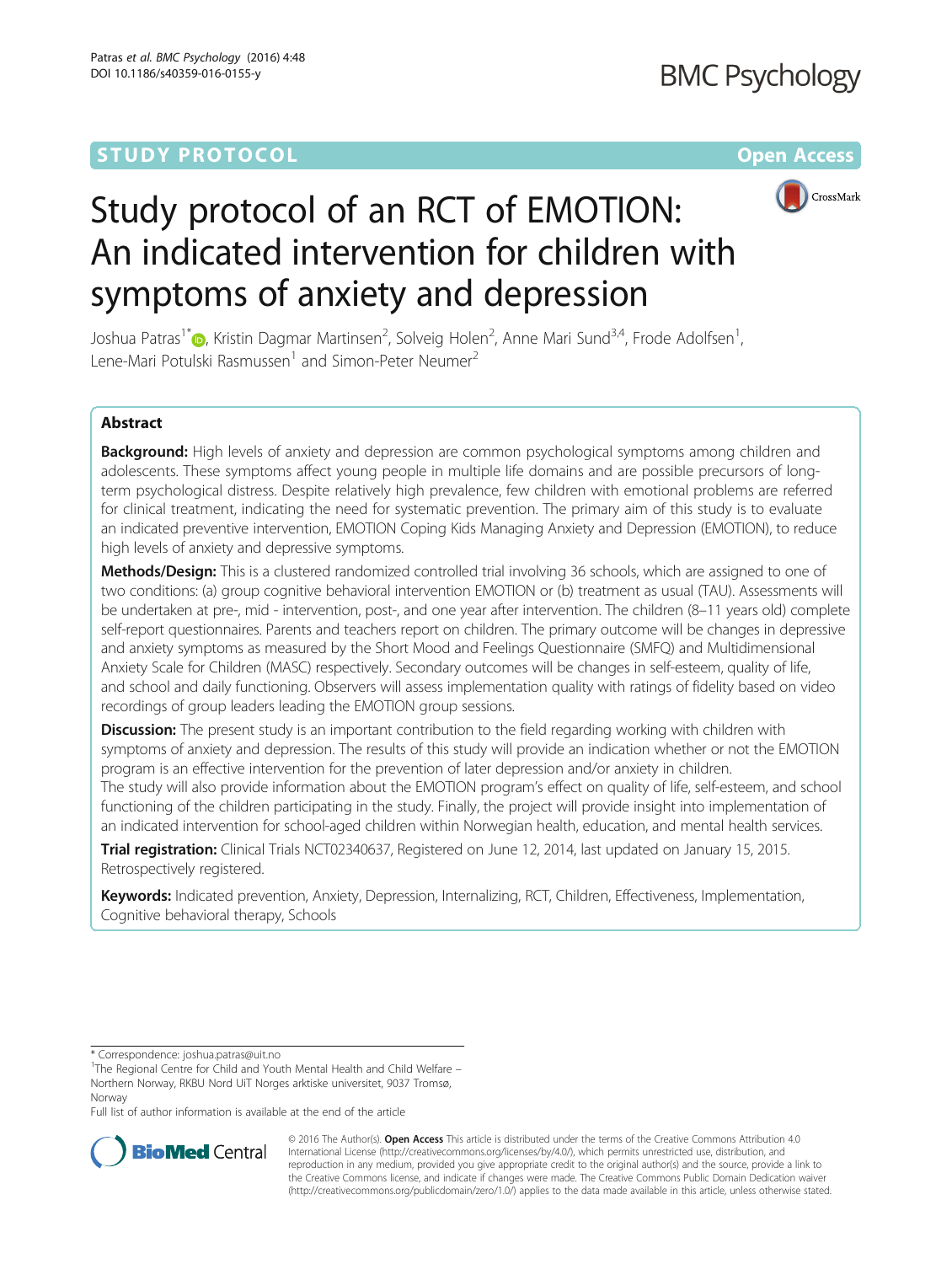#### Background

Evidence-based approaches have typically been disorderspecific targeting one disorder at a time, for example, the Coping Cat program for anxious youth [[1](#page-6-0)] and the Taking ACTION program for depressed youth [[2](#page-6-0)]. Anxiety and depression, however, may share a common predisposition that, in the presence of stress, lead to the expression of anxiety, depression, or both [\[3](#page-6-0)]. Developing integrated programs that target multiple but related problems, a transdiagnostic approach, has great appeal and will make evidence based interventions more available to children in need. While comparable interventions have been developed in the US [\[4, 5](#page-6-0)], there is to our knowledge no such intervention available for this age group in Norway today. Following international guidelines for the initial management of depression in primary care [\[6](#page-6-0)] and in close collaboration with the program developers, the essential core elements of the Coping Cat program and Taking ACTION program have been combined. The resulting program, EMOTION Coping Kids Managing Anxiety and Depression (EMOTION) [[7](#page-6-0)], is an intensive course of 20 sessions that run twice per week for 10 weeks; this is explained in detail in the Intervention section of this manuscript. In addition to the 20 sessions for the children, the parents participate in seven meetings to learn strategies to support their children; the children also attend four of the parent's meetings.

#### Indicative intervention in a school setting

The EMOTION program is an indicated intervention. One challenge for indicated interventions is the need for a screening procedure to recruit youth to the intervention. Stigma associated with being selected due to indication is a potential problem, but in a pilot study of the EMOTION program described below [\[8](#page-6-0)], the children reported low experience of stigma and high user satisfaction; this result is similar to a systematic study of stigma for adolescents with depression [[9\]](#page-6-0). Delivering interventions in schools will provide better access to children who might not otherwise receive services, as well as allowing for better collaboration between clinicians and school personnel, thus creating better continuity of care [[6, 10\]](#page-6-0). Good attendance is another advantage of delivering the program in school [[11](#page-6-0)], and the EMOTION pilot study reflected this with very low attrition rates. Delivering interventions in schools has advantages across a range of emotional and behavioral problems [[12, 13\]](#page-6-0).

#### The pilot study of EMOTION Coping Kids

The EMOTION pilot study took place in one elementary school in rural Norway. The pilot study investigated recruitment strategies, appropriate screening instruments, attendance rates, social stigma, and user satisfaction with the EMOTION program [\[8](#page-6-0)]. Twenty-two children nominated themselves to join the intervention and eleven of

them who had elevated symptoms of anxiety, depression, or both  $(\geq 0.50 - 2.00 \text{ SD})$  joined the EMOTION groups. There were no dropouts from the EMOTION groups and overall participation was 98 % for the children and 75 % for the parents. User satisfaction was high and stigma was low. Feedback from the children, parents, and groupleaders was used to revise the content of the intervention.

Based on the pilot study, the EMOTION intervention has the potential to be an effective and practical transdiagnostic indicative intervention. Results will depend on delivering the intervention with high fidelity in a school setting. Such an intervention will be innovative and valuable from a public health perspective as it may prevent the development of very common and disabling mental health problems for a large number of youth in need.

#### Method/Design

The present study is a clustered, two-armed RCT delivered in schools from three regions in Norway: southern, central, and northern. The stages of the enrollment, intervention, and assessment can be seen in Table [1](#page-2-0).

#### Eligibility criteria

School-aged children between eight and eleven years old from  $3<sup>rd</sup>$ ,  $4<sup>th</sup>$ ,  $5<sup>th</sup>$ , and  $6<sup>th</sup>$  grades are eligible for participation. School eligibility is determined by region of the country and municipality. The primary study sites are in the northern, central, and southeastern regions of Norway. In northern Norway, where the population is less dense, two municipalities (i.e., Bodø and Tromsø) are locations for school recruitment. In the central and southeastern sites respectively, municipalities in closer proximity to one another are large enough to provide enough participating schools.

The recruitment period is lasting for two years, starting in spring 2014 and is going until summer 2016. Schoolsize is a recruitment criterion. The participating schools need to have at least one full class in each grade to increase the probability of recruiting enough children to run an EMOTION group. The intervention is offered once in the autumn and once in the spring term of each school year. The plan is to include an average of six children from each grade in each school every semester; a minimum of three children and a maximum of seven children per group will be allowed. The children are screened before, during, and after the intervention. In addition, participating children are measured one year after intervention to identify possible long-term effects. When the study is finished, the communities are free to implement EMOTION at the control schools. Children at the participating schools are recruited via an open invitation letter that is sent home to the parents; children are invited to participate if they and/or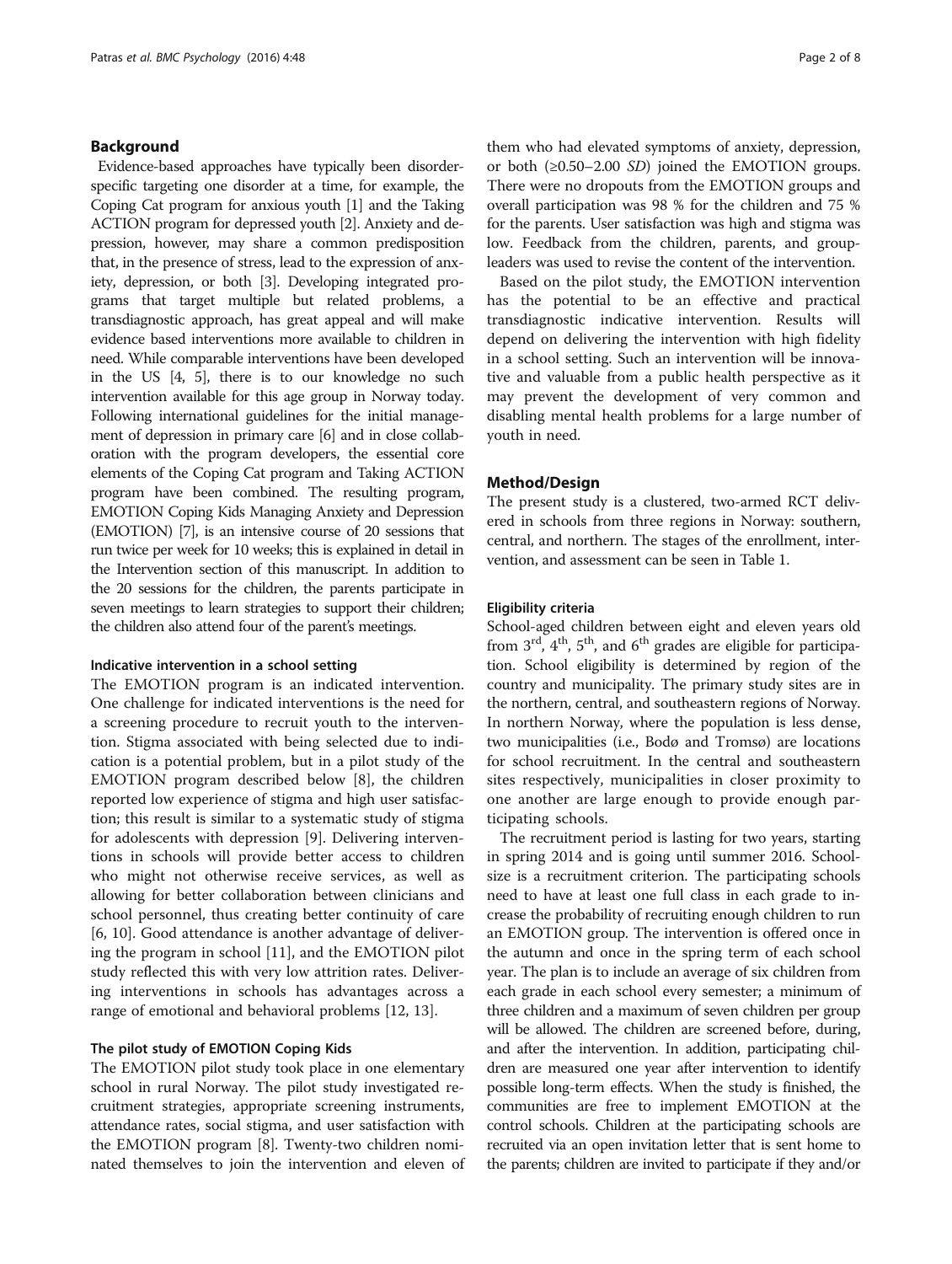|                                 | Study period           |                                          |                 |               |               |               |                |
|---------------------------------|------------------------|------------------------------------------|-----------------|---------------|---------------|---------------|----------------|
|                                 | Enrolment <sup>a</sup> | Allocation <sup>b</sup>                  | Post-allocation |               |               |               | Close-out      |
| Timepoint                       |                        |                                          | Pre-            | Mid-          | Post          | $Post + 1yr$  |                |
|                                 | Coh1: Q1 2014          | Q1 2014<br>Q3 2014<br>Q3 2015<br>Q1 2016 | Coh1: Q1 2014   | Coh1: Q1 2014 | Coh1: Q2 2014 | Coh1: Q2 2015 |                |
|                                 | Coh2: Q3 2014          |                                          | Coh2: Q3 2014   | Coh2: Q3 2014 | Coh2: Q4 2014 | Coh2: Q4 201  |                |
|                                 | Coh3: Q1 2015          |                                          | Coh3: Q1 2015   | Coh3: Q1 2015 | Coh3: Q2 2015 | Coh3: Q2 2016 |                |
|                                 | Coh4: Q3 2015          |                                          | Coh4: Q3 2015   | Coh4: Q3 2015 | Coh4: Q4 2015 | Coh4: Q4 2016 |                |
|                                 | Coh5: Q1 2016          |                                          | Coh5: Q1 2016   | Coh5: Q1 2016 | Coh5: Q2 2016 |               | Coh 5: Q2 2017 |
| Enrolment:                      |                        |                                          |                 |               |               |               |                |
| Eligibility screen <sup>c</sup> |                        |                                          | $\times$        |               |               |               |                |
| Informed consent                | $\mathsf{X}$           |                                          |                 |               |               |               |                |
| Allocation                      |                        | $\mathsf{X}$                             |                 |               |               |               |                |
| Interventions:                  |                        |                                          |                 |               |               |               |                |
| <b>EMOTION</b>                  |                        |                                          |                 |               |               |               |                |
| TAU + psycho-education          |                        |                                          |                 |               |               |               |                |
| Assessments:                    |                        |                                          |                 |               |               |               |                |
| Primary Outcomes                |                        |                                          |                 |               |               |               |                |
| (MASC & SMFQ)                   |                        |                                          | $X^{\rm c}$     | $\times$      | $\times$      | $\times$      | X              |
| Secondary Outcomes except       |                        |                                          |                 |               |               |               |                |
| ACE & CAS-CBT                   |                        |                                          | X               |               | $\times$      | $\times$      | X              |
| <b>ACE</b>                      |                        |                                          |                 |               | $\times$      |               |                |
| CAS-CBT                         |                        |                                          |                 |               |               |               |                |

<span id="page-2-0"></span>Table 1 SPIRIT table for evaluation of the EMOTION Coping Kids RCT

a<br>Enrollment occurs in the semester prior to delivery of the intervention. Each cohort represents a group of children recruited during the semester bAllocation (randomization) is conducted at the school-level, therefore allocation reflects when new schools joined the study c Study eligibility for individual children is based on their scores on the MASC and SMFQ (primary outcome measures)

their parents consider themselves to have more sad or anxious feelings than their peers.

#### Inclusion criteria

The children who agree to take part in the study fill out the Short Mood and Feeling Questionnaire for depression (SMFQ) [\[14, 15](#page-6-0)] and Multidimensional Anxiety Scale for Children (MASC) [\[16](#page-6-0)]. All of the children who fill out the screening questionnaires who score at least one standard deviation above the expected mean score for either depression (SMFQ;  $M = 3.8$ , SD 3.6), anxiety (MASC; girls  $M = 46$ , SD 15; boys  $M = 39$ , SD 15), or both, are then invited to join the study.

#### Exclusion criteria

Children who may not benefit from a group-process intervention (e.g. severe cognitive or developmental challenges) are considered individually and the reasons for exclusion are documented according to Consort guidelines [\[17\]](#page-6-0).

#### Intervention care and comparison Intervention

EMOTION is a group-based intervention to reduce the symptoms of anxiety and depression in school-aged children. Professionals who work in community health, special educational service, mental health care, or the schools deliver the intervention to children in 20 group sessions over 10 weeks. The professionals are given a three-day

training in EMOTION and are referred to collectively as group leaders. The EMOTION intervention focuses on building skills and on anxiety or depression-related activities for the first 10 sessions. For depression, the first 10 sessions focus on psychoeducation, emotion regulation, and behavioral activation; a strategy to encourage behaviors that lead to fun and positive experiences. The latter 10 sessions focus on maintaining activation and cognitive restructuring. The anxiety-related activities for the first 10 sessions focus on building a fear hierarchy, while graduated exposure to fear-inducing situations are introduced in the latter 10 sessions. In order to support the children, parents are asked to attend seven parenting sessions. The children also attend half of the parenting sessions. The parenting sessions focus on creating a supportive home environment for the children as well as practicing new skills together with their children in the joint group meetings. A complete overview of the EMOTION program and its contents can be found in the published results from the pilot study [\[8](#page-6-0)].

In addition, the teachers and school-nurses in the schools are offered a half-day psycho-educative training aimed at providing a better understanding of children with anxiety and depression symptoms, as well as recommendations in how to support these children. In order to support the group leaders in the their delivery of the intervention they will receive regular supervision from a trained cognitive behavioral therapist. The supervisors will in-turn receive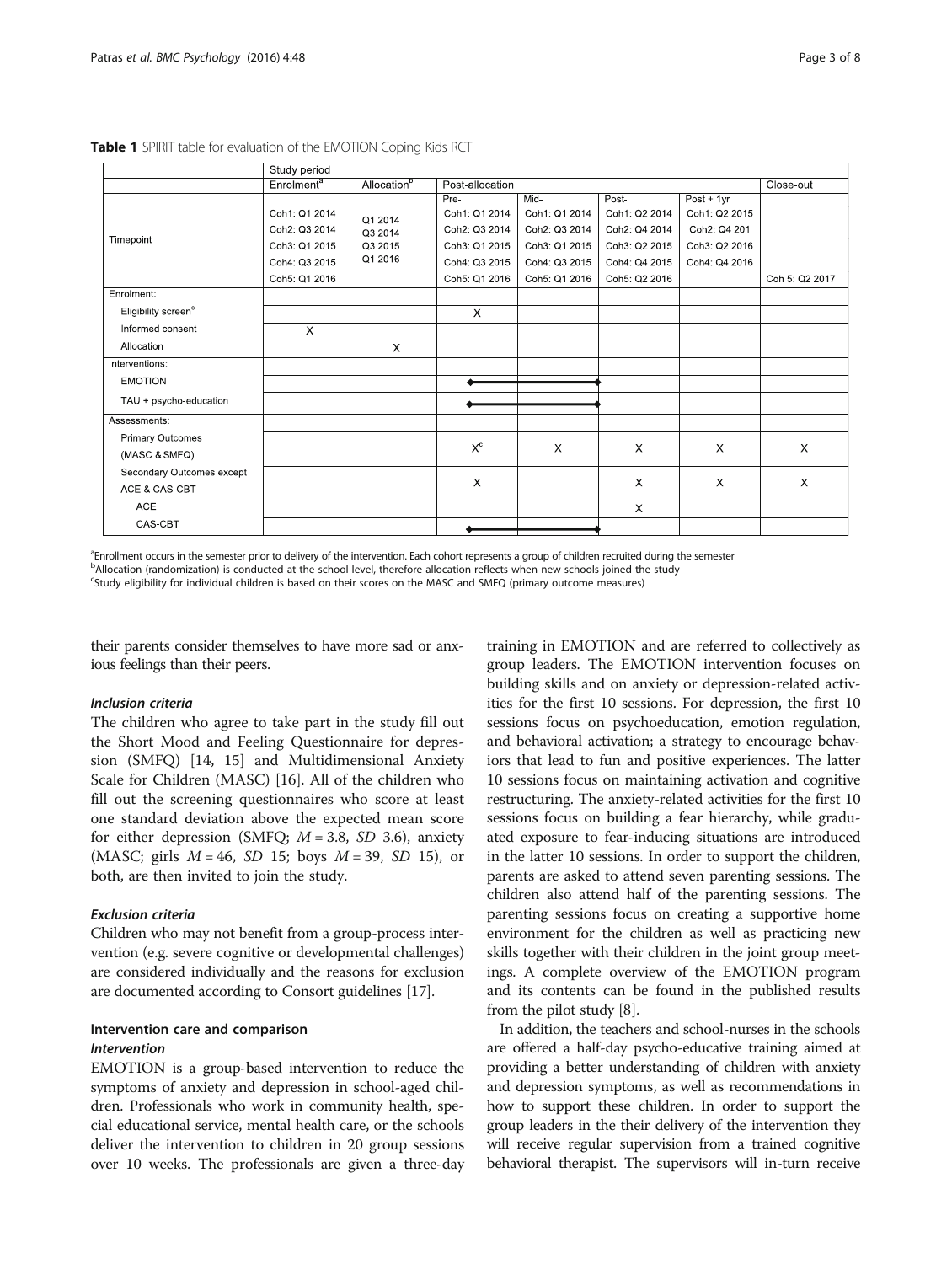support from the study coordinating office (RBUP East and South). Group leaders are also asked to deliver video recordings of 20 % of their sessions to be scored for quality assurance.

#### Control

The teachers and school-nurses in the control schools are offered a half-day psycho-educative training that is equivalent to the training received by teachers and nurses in the intervention schools. Parents of children who score positive to a suicide screening question, are contacted by the research group. If the parents are worried about their child, they are encouraged to seek help from their regular GP or the school health nurse.

#### Procedure

The study is registered at clinical trials (NCT02340637) and is funded by a competing grant from the Norwegian Research Council (NFR 228846/CR). Additional funding for the project is provided by The Center for Child and Adolescent Mental Health – Eastern and Southern Norway (RBUP East and South) and The Regional Centres for Child and Youth Mental Health and Child Welfare – Northern Norway and Central Norway (RKBU North and RKBU Central, respectively).

#### Randomization

Participants are randomized at the school-level. Because schools are randomized only once when they join the study, study participants may know prior to offering their consent for participation whether they would receive EMOTION or be in a control school being offered treatment as usual (TAU). The schools will be matched prior to randomization based on geographic location (municipality) and school size. Randomization is to be conducted by coin flip and the results corroborated by an external expert cooperating with a member of the research support team at RBUP. Thirty-six schools are included to have a balanced design with an equal number of schools in each design arm and to ensure that the sample of students in the experimental condition is large enough to detect the expected effect size for the main outcome. Group sizes were limited to maximum seven students per group so that group leaders had a reasonable group size to manage. When the number of students who meet inclusion criteria exceeds the group maximum size, a group of seven students is randomly selected to fill the group.

### Blinding

Because of the nature of the current interventions, it is not possible for the participants to be unaware of the intervention condition they are assigned to after baseline. Furthermore, schools are randomized to either EMOTION

or TAU prior to participation (see Randomization), so most participants are aware of the treatment condition prior to the baseline assessment.

#### **Outcomes**

Data are collected at four time points: T1 (pre intervention), T2 (mid intervention), T3 (post intervention) and T4 (1-year post intervention follow-up). Participants from the intervention schools (children, parents, teachers, and group leaders) are sent links to the questionnaire via SMS, email, or in the case of the children, are given unique, confidential identifiers that they use to log in using school computer labs. Because of the children's ages, an adult is present while they fill out the questionnaire in order to clarify potentially confusing questions. At least one parent of each participating child is asked to fill out the parent questionnaires, although both parents are encouraged to participate. Teachers also fill out a questionnaire about participating children in their classroom.

#### Primary outcomes

The primary outcomes of interest for this study are the changes in depression and anxiety from pre- to postintervention and from pre-intervention to follow-up. The null hypotheses for the primary outcomes of this study is that there will be no significant differences in changes of depression or anxiety scores between the intervention and the control groups. Depression is assessed using the SMFQ [[14\]](#page-6-0), a 13-item measure assessing cognitive, affective, and behavioral-related symptoms of depression in children 8 to 18 years. Anxiety is assessed using the MASC [[16\]](#page-6-0), a 39-items self-report measure for adolescents between 8 and 19 years.

#### Secondary outcomes

Quality of life will be assessed using Children Quality of Life Questionnaire [Kinder Lebensqualität Fragebogen] (KINDL) [\[18](#page-6-0)] by both children and parents. It consists of 24 items and measures physical and emotional wellbeing, self-esteem, and social functioning.

The Beck Youth Inventory (BYI-II) [[19](#page-6-0)] will measure the children's sense of self, a 20-item sub-scale regarding the youth's self-concept.

The Emotion Regulation Checklist (ERC) [\[20](#page-6-0)], is a 24 item parent-report measure of children's self-regulation, which focuses on concepts of affective liability, intensity, valence, flexibility, and situational appropriateness. The checklist includes both positively and negatively weighted items rated on a 4-point Likert Scale.

Brief problem monitoring –teacher (BPM-T) and parent (BPM-P) form [\[21\]](#page-6-0), are an 18-item and 19-item version respectively of the Child Behavior Checklist scale (CBCL). The BPM-T and -P provide a uniform problem scale assessing both behavioral and emotional problems in school.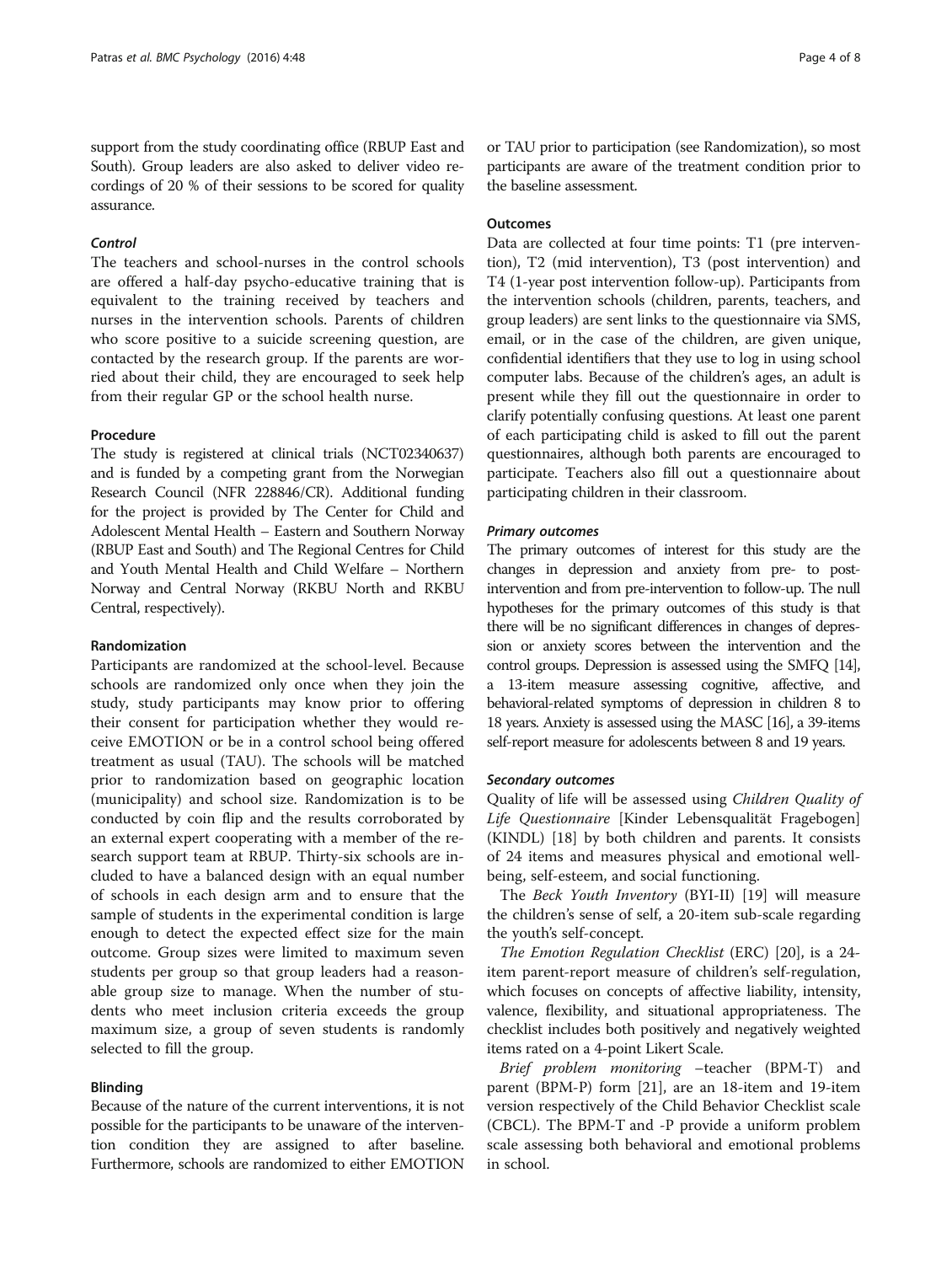ACE Stigma and evaluation sheet [\[22](#page-6-0)], 17-item questionnaire related to embarrassment about participating in the study and participant satisfaction with the program.

Hopkins Symptoms Checklist (HSCL-10) [\[23\]](#page-6-0) is used to assess possible psychopathology among participating children's parents.

Competence and Adherence Scale for Cognitive Behavioral Therapy (CAS-CBT) [\[24](#page-6-0)]. To measure treatment adherence and competence (fidelity) in the EMOTION intervention.

#### Background questions

Demographic information is collected about the parent's socio-economic status, educational level, recent negative life events in the family, and the child's somatic health. Background information is also gathered about the group leader's education and work experience related to group-based interventions for children.

#### Recruitment and participation

Recruitment and participation data will be reported for available data from baseline.

#### Participant retention

Contact with participants families is maintained by school personnel and reminders to fill out questionnaires are sent via email or sms.

#### Data management

Data are collected and managed by an independent data collection team at the primary sponsor site. Data analysis and cleaning will be performed by study investigators. Data will be stored on a secure server during the study and analysis of results. Project staff will have access to the final trial dataset. Following the study, the data will be anonymized and archived according to Norwegian law.

#### Data analysis

The study is carried out in schools and therefore data analyses will be conducted in a multilevel modeling framework to account for non-independence of the participants at the school level.

#### Sample size

The power estimation was based on an equation recommended accounting for a multi-level approach [[25\]](#page-6-0). A total of 559 children (see Table 2) were deemed necessary to test the effectiveness of the intervention given the desired significance level (0.05), required power (0.80), and the following conditions:

#### Table 2 Number of participants and clusters required in a multilevel study

| Estimated ICC          | Calculated<br><b>DEEE</b> | Number of<br>children | Number of<br>schools |
|------------------------|---------------------------|-----------------------|----------------------|
| 0.00 - Base model      |                           | 260                   | 15                   |
| 0.05 - Two-level model | 215                       | 559                   | $23(36)^a$           |

ICC the intraclass correlation coefficient, n number of pupils, DEFF design effect  $= 1 + (nc - 1)$ \*ICC, (nc average number of individuals in a school = 24); The first value (260) is from Altman [[26](#page-7-0)], page 456, and the next figures are multiplied with the calculated DEFF value

<sup>a</sup>The first number denotes the required sample size given the power calculation. The parenthetical number denotes the actual number of schools recruited for the study based on other practical considerations

- anticipated effect size in anxiety and depression are 0.35, a conservative estimate based on previous studies [[27\]](#page-7-0),
- the expected intraclass correlation coefficient (ICC estimate .05) based on previous research showing low ICCs within Norwegian schools [\[28\]](#page-7-0),
- average size of the clusters  $= 24$  (i.e.: number of individuals expected in the EMOTION group within each school in a two-year period).

Because the school sizes were small for some of the more rural areas, it would be impossible to recruit large enough cohorts every semester to run an EMOTION group (minimum of three participants per group). The decision was made to recruit more schools to the study (cluster  $N = 36$ ) to increase the participation in the intervention group. A further consideration driving this decision was that EMOTION groups are limited to a maximum of seven students per group in order to allow for adequate group facilitation by the group leaders. This decision had the knock-on effect of increasing the number of clusters and decreasing within-cluster dependence, which improves the power for detecting smaller effect sizes.

#### Planned statistical analysis

Analysis in the current study will employ regression models controlling for the hierarchical structure of the data to compare the active intervention versus controls adjusting for baseline level. Presentation of the data will be in accordance with Consort guidelines [\[17](#page-6-0)]. Several models will be run to test for the main treatment outcomes, implementation outcomes, and related research questions. Missing data will be estimated in the models using full information maximum likelihood estimation, a well-established technique that allows for the inclusion of all available data and estimation of missing values [\[29](#page-7-0)].

#### Data monitoring committee

Data quality is monitored by a statistician in the health sciences faculty at UiT, The Arctic University of Norway. This person is responsible for checking that the data are consistent and free from errors and that missing data are accounted for in connection with the Consort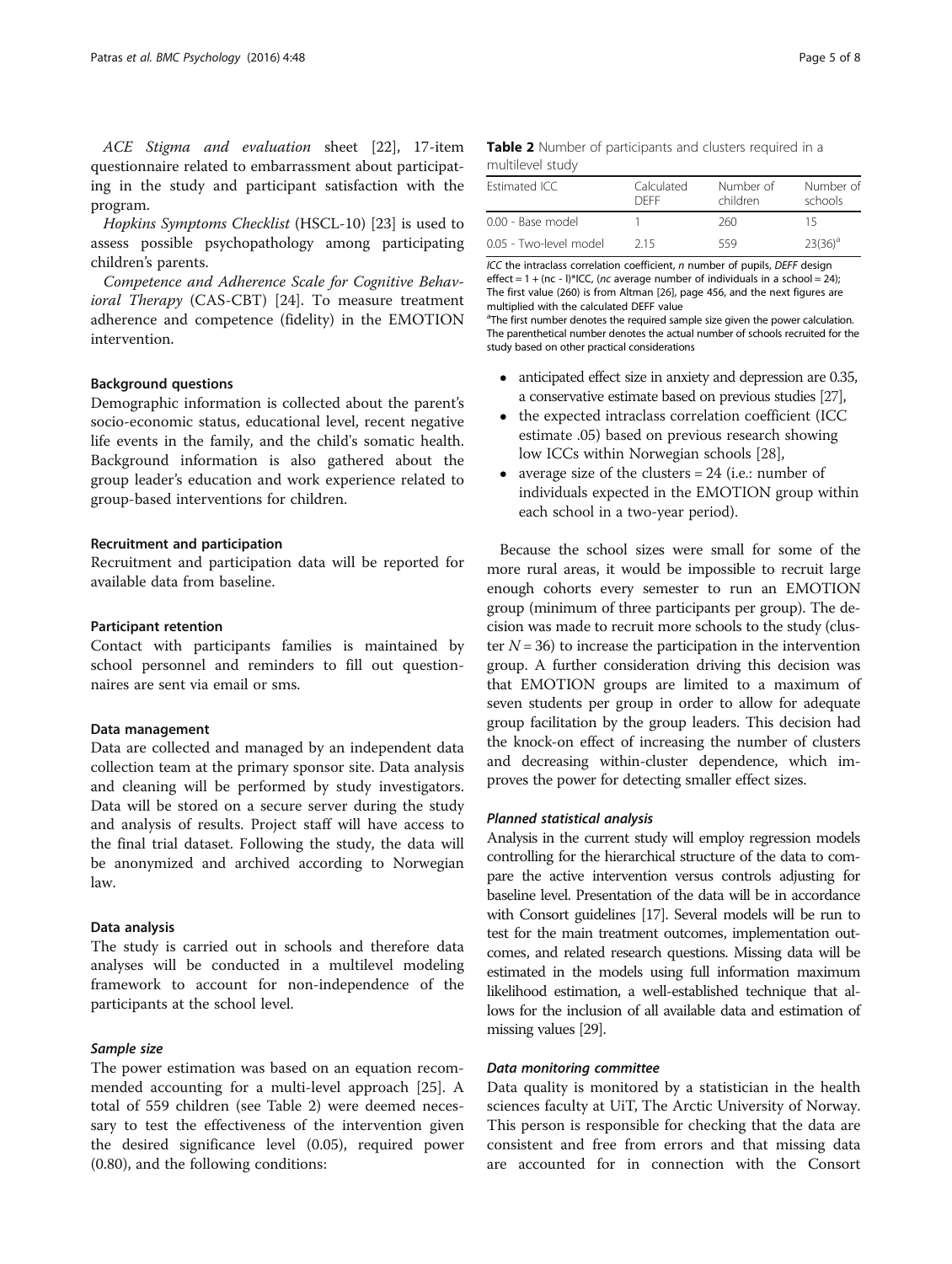guidelines. This person is not one of the investigators in the study, but is employed at one of the participating organizations, RKBU North.

#### Cost

The costs of the interventions will be evaluated by calculating the hours that group leaders and support staff (e.g., supervisors and coordinators) have donated to the project in relation to the number of children treated. An estimate of per-child costs will be included in the final report to funders, along with additional estimates of costs incurred by the trial research team.

#### **Discussion**

The present study is an important contribution to the field regarding working with children with symptoms of anxiety and depression. The results of this study will provide an indication whether or not the EMOTION program is an effective intervention for the prevention of later depression and/or anxiety in children. The study will also provide information about the EMOTION program's effect on quality of life, self-esteem, and school functioning of the children participating in the study Finally, the project will provide insight into implementation of an indicated intervention for school-aged children within Norwegian health, education, and mental health services.

#### National collaboration

The study is an active collaboration project between three regional centers in Norway responsible for work with mental health problems among children and adolescents: RKBU-north, RKBU-mid, and RBUP south and east.

#### International collaboration

Professor Philip Kendall at Temple University in Philadelphia, PA, USA and Kevin Stark, University of Texas at Austin, USA, are active participants in the research group and have agreed to host one of the projects doctoral fellows. They have been involved in the project planning, design and are involved in advising, data analysis, and publication of results.

#### Trial status

The trial began recruiting in spring, 2014 and is continuing through spring of 2016. Data collection will finish in spring/autumn 2017.

#### Trial registration

Clinical Trials NCT02340637, Registered on June 12, 2014, last updated on January 15, 2015.

#### Secondary registration

Norwegian Research Council 228846/H10.

#### Primary sponsor

RBUP East and South, Gullhaugveien 1-3, 0484 Oslo, mail@r-bup.no.

#### Protocol version

April, 2016.

#### Ethics and dissemination Changes to the protocol

Changes to the project are made in the Standard Operating Procedures (SOP). These changes are recorded and maintained by the principal investigator from RBUP East and South. Changes which are not merely procedural but may impact the experience of the participants in the study are reported to the Regional Committees for Medical and Health Research Ethics for approval.

#### Confidentiality

Study participants are provided anonymous study IDs which are store with the collected data. A study key with the participants name and ID are stored in a separate, encrypted file on an internal server at RBUP East and South. Reporting of outcomes will be done using aggregate data to help ensure confidentiality through obscurity.

#### Contact for scientific inquiries

Should be addressed to the chief scientific investigator, Simon-Peter Neumer, simon-peter.neumer@r-bup.no.

#### Dissemination of results

Will be done through scientific publications, project newsletters, reports to funder(s), and press releases to news media. Three PhD students who are part of the project team will publish and publicly defend dissertations relating to the study. Planned scientific publications include primary outcomes, secondary outcomes, fidelity to the intervention, and implementation. The project team has adopted the Vancouver Protocol for determination of authorship of scientific publications.

#### Abbreviations

BPM-P/T: Brief problem monitoring – Parent/Teacher version; BSCY-II: Beck Youth Inventory; CAS-CBT: Competence and Adherence Scale for Cognitive Behavioral Therapy; CBCL: Child Behavior Checklist; CBT: Cognitive behavioral therapy; DEFF: Design effect; DMC: Data monitoring committee; ERC: The Emotion Regulation Checklist; HSCL-10: Hopkins Symptoms Checklist; ICC: Intra-class correlation coefficient; KINDL: Children Quality of Life Questionnaire [Kinder Lebensqualität Fragebogen]; MASC: Multidimensional Anxiety Scale for Children; RBUP: Regional Center for Child and Adolescent Mental Health, East and South; RCT: Randomized controlled trial; RKBU: Regional Center for Child and Adolescent Mental Health and Child Welfare; SD: Standard deviation; SMFQ: Mood and Feeling Questionnaire – Short form; SOP: Standard operating procedures; TAU: Treatment as usual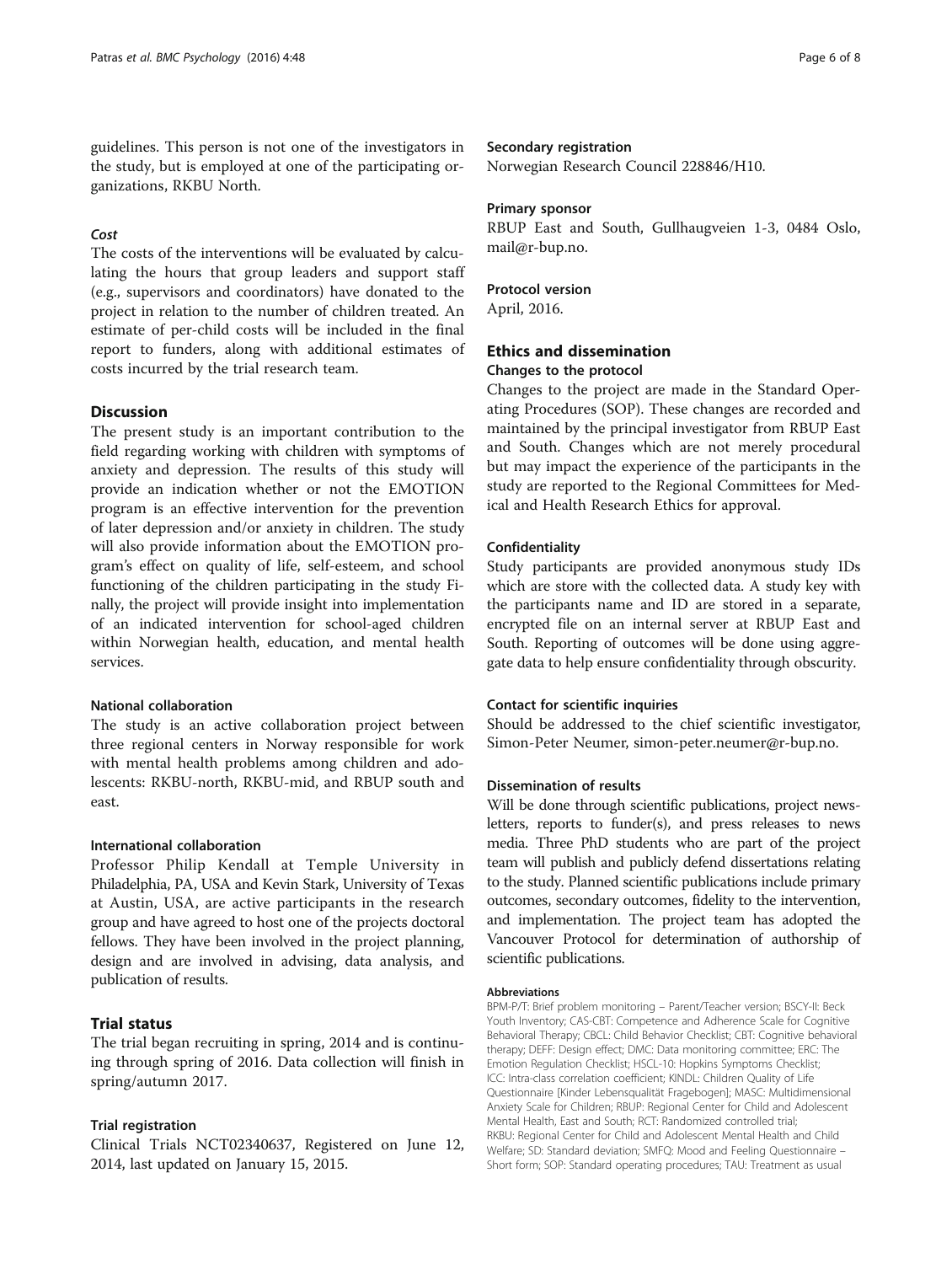#### <span id="page-6-0"></span>Acknowledgements

Not applicable.

#### Funding

The Norwegian Research Council (NFR), grant ID 228846/H10, provides primary funding. Additional funding is provided by the Regional Center for Child and Adolescent Mental Health, Eastern and Southern Norway (RBUP East and South), Regional Centre for Child and Youth Mental Health and Child Welfare – Central Norway (RKBU Central), Regional Centre for Child and Youth Mental Health and Child Welfare – Northern Norway (RKBU North). The NFR is not involved in the design, analysis, nor interpretation of the study results. RBUP East and South, RKBU Central, and RKBU North are host organizations of the authors; the authors are solely responsible for the design, analysis, and interpretation of the study results.

#### Availability of data and materials

Not applicable.

#### Authors' contributions

All authors have read and provided substantial contributions to the final version of the study protocol. JP is responsible for contributing to initial project proposal and for drafting the final protocol for publication. JP is the principal investigator for the study in northern Norway. KM is responsible for drafting the initial proposal, co-developing the EMOTION intervention, and is a PhD fellow and co-investigator in southern and eastern Norway. SH is responsible for drafting the initial proposal and is the principal investigator for the study in southern and eastern Norway. A-MS is responsible for contributing to revisions of the study proposal and protocol and is the principal investigator in central Norway. FA is responsible for contributing to revisions of the study protocol and is the co-investigator in northern Norway. L-MR is responsible for contributing to revisions of the study protocol and is a PhD fellow in northern Norway. S-PN is the chief investigator of the project and is responsible for drafting the initial proposal and contributing to all subsequent revisions of the protocol. All authors read and approved the final manuscript.

#### Competing interests

Kristin Martinsen receives royalties from the sale of the Norwegian version of the EMOTION program manuals and workbooks. The rest of the authors have no competing interests related to the publication of this protocol.

#### Consent for publication

Not applicable.

#### Ethics approval and consent to participate

Ethics approval for the study was given by the Regional Committees for Medical and Health Research Ethics (REK;<https://helseforskning.etikkom.no>), reference number 2013/1909/REK sør-øst B. We anticipate a relatively low risk of harm for participating, as EMOTION based largely on known effective methods for treating anxiety and depressive symptoms (i.e., cognitive behavioral therapy) and children in the TAU condition are not prevented from receiving treatment for their symptoms. Children are invited to participate in the study at their schools and an information letter is sent home to their parents that describes the study. If the children volunteer, their parents are required to provide written informed consent for their children to participate in the study.

#### Author details

<sup>1</sup>The Regional Centre for Child and Youth Mental Health and Child Welfare -Northern Norway, RKBU Nord UiT Norges arktiske universitet, 9037 Tromsø, Norway. <sup>2</sup>The Center for Child and Adolescent Mental Health - Eastern and Southern Norway, Postboks 4623 Nydalen, 0405 Oslo, Norway. <sup>3</sup>The Regional Centre for Child and Youth Mental Health and Child Welfare – Central Norway, Pb 8905, MTFS, N-7491 Trondheim, Norway. <sup>4</sup>St. Olavs Hospital, Trondheim University Hospital, Prinsesse Kristinas gate 3, 7030 Trondheim, Norway.

#### Received: 6 September 2016 Accepted: 16 September 2016 Published online: 26 September 2016

#### References

- Kendall PC, Martinsen K, Neumer S-P. Mestringskatten (Coping cat): terapeutmanual: kognitiv adferdsterapi for barn med angst. Oslo: Universitetsforl; 2006.
- 2. Stark KD, Simpson J, Schoebelen S, et al. Treating depressed youth; therapist manual for ACTION. Ardmore: Workbook Publishing; 2007.
- 3. Axelson DA, Birmaher B. Relation between anxiety and depressive disorders in childhood and adolescence. Depress Anxiety. 2001;14(2):67–78.
- 4. Chu BC, Colognori D, Weissman AS, et al. An initial description and pilot of group behavioral activation therapy for anxious and depressed youth. Cogn Behav Pract. 2009;16(4):408–19.
- 5. Weersing V, Gonzalez A, Campo JV, et al. Brief behavioral therapy for pediatric anxiety and depression: piloting an integrated treatment approach. Cogn Behav Pract. 2008;15(2):126–39.
- 6. Cheung AH, Zuckerbrot RA, Jensen PS, et al. Guidelines for Adolescent Depression in Primary Care (GLAD-PC): II. Treatment and ongoing management. Pediatrics. 2007;120(5):e1313–26.
- 7. Kendall PC, Stark KD, Martinsen K, et al. EMOTION: "Coping kids" managing anxiety and depression; groupleaders manual. Ardmore: Workbook Publishing; 2013.
- 8. Martinsen KD, Kendall PC, Stark K, et al. Prevention of anxiety and depression in children: acceptability and feasibility of the transdiagnostic EMOTION program. Cogn Behav Pract. 2016;23(1):1–13.
- 9. Rapee RM, Wignall A, Sheffield J, et al. Adolescents' reactions to universal and indicated prevention programs for depression: perceived stigma and consumer satisfaction. Prev Sci. 2006;7(2):167–77.
- 10. Mifsud C, Rapee RM. Early intervention for childhood anxiety in a school setting: outcomes for an economically disadvantaged population. J Am Acad Child Adolesc Psychiatry. 2005;44(10):996–1004.
- 11. Stallard P, Udwin O, Goddard M, et al. The availability of cognitive behaviour therapy within specialist child and adolescent mental health services (CAMHS): a national survey. Behav Cogn Psychother. 2007;35(4):501–5.
- 12. Greenberg MT. School-based prevention: current status and future challenges. Eff Educ. 2010;2(1):27–52.
- 13. Rones M, Hoagwood K. School-based mental health services: a research review. Clin Child Fam Psychol Rev. 2000;3(4):223–41.
- 14. Angold A, Costello E, Messer SC, et al. The development of a short questionnaire for use in epidemiological studies of depression in children and adolescents. Int J Methods Psychiatr Res. 1995;5:237–49.
- 15. Rhew I, Simpson K, Tracy M, et al. Criterion validity of the Short Mood and Feelings Questionnaire and one- and two-item depression screens in young adolescents. Child Adolesc Psychiatr Ment Health. 2010;4(1):8.
- 16. March JS, Parker JDA, Sullivan K, et al. The Multidimensional Anxiety Scale for Children (MASC): factor structure, reliability, and validity. J Am Acad Child Adolesc Psychiatry. 1997;36(4):554–65.
- 17. Campbell MK, Elbourne DR. CONSORT statement: extension to cluster randomised trials. Br Med J. 2004;328:702–08.
- 18. Ravens-Sieberer U, Gortler E, Bullinger M. Subjective health and health behavior of children and adolescents–a survey of Hamburg students within the scope of school medical examination. Gesundheitswesen. 2000;62(3):148–55.
- 19. Beck JS, Beck AT, Jolly JB, et al. Beck Youth Inventory for children and adolecents. San Antonio: Psychological Corporation; 2005.
- 20. Shields AM, Cicchetti D. The development of an emotion regulation assessment battery: reliability and validity among at-risk grade-school children. Indianapolis: Biennial meeting of the Society for Research in Child Development; 1995.
- 21. Achenbach TM, McConaughy MY, Ivanova MY, et al. Manual for the ASEBA Brief Problem Monitor™ (BPM) Burlington, VT2011 [Available from: [http://www.aseba.org/ASEBA%20Brief%20Problem%20Monitor%20Manual.pdf.](http://www.aseba.org/ASEBA%20Brief%20Problem%20Monitor%20Manual.pdf)
- 22. Schniering C, Rapee R. Development and validation of a measure of children's automatic thoughts: The Children's Automatic Thoughts Scale. Behav Res Ther. 2002;40(9):1091–109.
- 23. Derogatis LR, Lipman RS, Rickels K, et al. The hopkins symptom checklist (HSCL): a self-report symptom inventory. Behav Sci. 1974;19(1):13.
- 24. Bjaastad JF, Haugland BSM, Fjermestad KW, et al. Competence and Adherence Scale for Cognitive Behavioral Therapy (CAS-CBT) for Anxiety Disorders in Youth: Psychometric Properties. Psychol Assess 2015:No Pagination Specified.
- 25. Ukoumunne OC, Gulliford MC, Chinn S, et al. Methods for evaluating area-wide and organisation-based interventions in health and health care: a systematic review. Health Technol Assess (Winchester, England). 1999;3(5):iii-92.